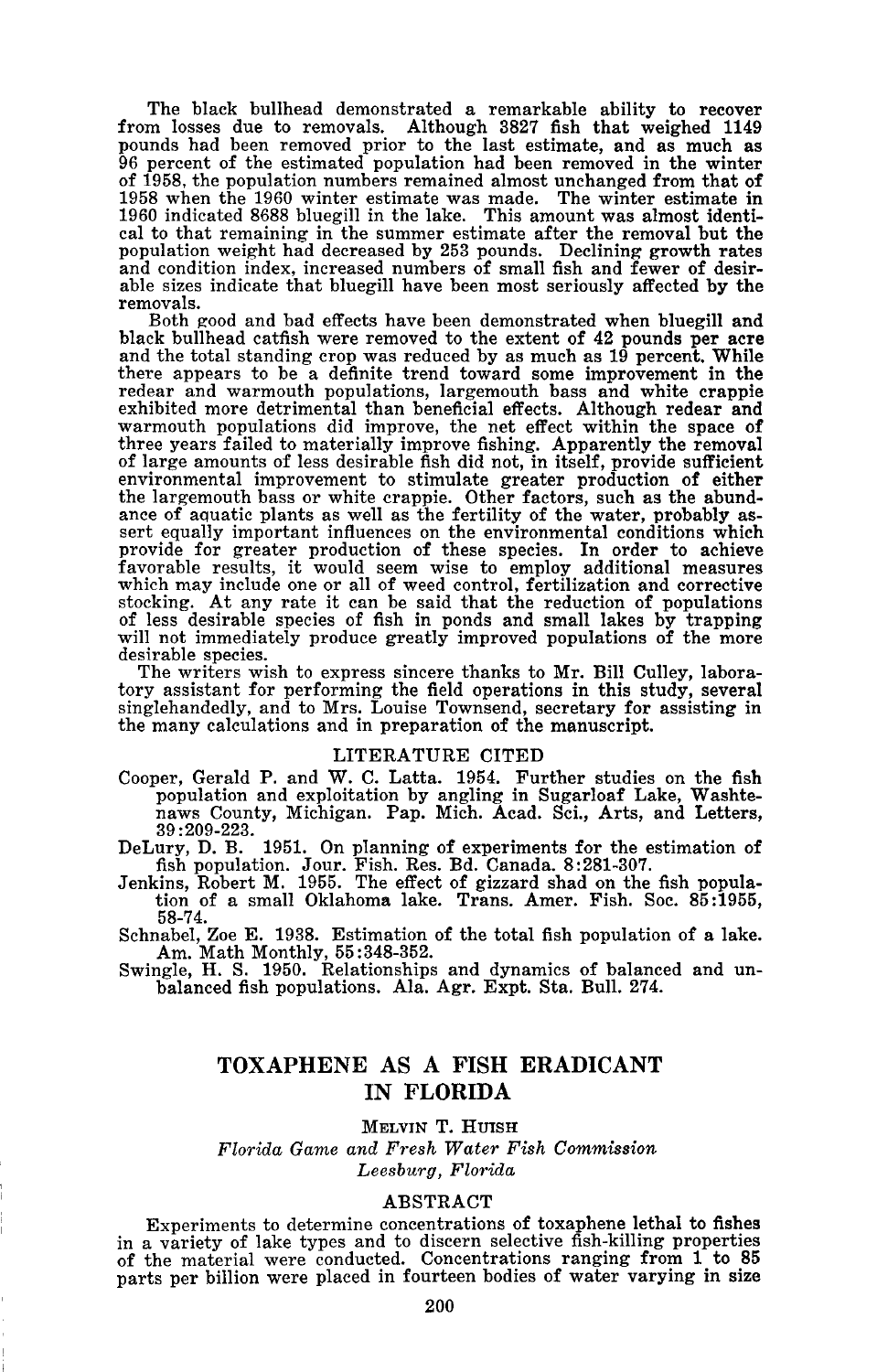from 0.5 to 2,100 acres. Vegetative cover varied from 0 to 95 percent, methyl orange alkalinity from 2 p.p.m. to 74 p.p.m., and hydrogen-ion concentrations from 5.1 to 9.5. Bottom types included gravel, sand, silt and mud.

Differences in concentrations required to cause total kills of fish populations in treated lakes appeared to be related to bicarbonate alkalinities, bottom types, amounts of plankton, vegetation and the sizes of fish present.

### INTRODUCTION

Toxaphene, <sup>a</sup> chlorinated camphene which is prepared primarily as an insecticide, is also toxic to warm blooded animals and fishes. It has been used extensively for total fish eradication in many waters. Concentrations of toxaphene reported to have been used have varied over<br>a wide range. They were effective for carp, buffalo, catfish and many<br>other species ( Dean,' Hemphill, 1954; Mayhew, 1959; Gebhards,<sup>2</sup> and<br>Lewis<sup>3</sup>). To of Wisconsin and Washington (personal communications, Lyle M.<br>Christenson and Clarence F. Pautzke). Prior to this study it was re-<br>ported that small fishes were killed when amounts sub-lethal to larger<br>fishes were introduc fishes were introduced into lakes (Fukano, 1958). Several accounts indicated that toxaphene was extremely toxic to aquatic invertebrate or-<br>ganisms (Cushing, 1957). However, other invertebrates survived at con-<br>centrations Hooper, 1957).

This study attempted to determine approximate minimal concentrations of toxaphene required to destroy, both in part, and in entirety, the populations of some of the lake types in Florida. Material used was an emulsifiable concentration of six pounds of technical toxaphene (chlorine content 67-69 percent) per gallon. It was introduced directly into the lakes or was diluted with water prior to application.

#### RESULTS IN VARIOUS TYPES OF WATERS

Fourteen bodies of water were treated with the toxicant. As a result, total fish kills occurred in four and partial kills in the others. The four having the total kills were Gravel Pits 1 and 2, Marschell Pond, and Gates Pond No. 1. Of these Gravel Pits 1 and 2 and Marschell Pond each had a pH of 6.5 and a methyl orange alkalinity of 4 p.p.m. Gates Pond No.1 had a pH of 6.0 and a methyl orange alkalinity of 3 p.p.m. All had clear water, sand or gravel bottoms with little vegetation. Fifteen parts per billion of toxaphene in single applications destroyed all the fish populations of the first three areas. Thirty-six p.p.b. were used to kill<br>all in Gates Pond No. 1 (Table 1). Fish populations of three ponds which had some similar physical and chemical features, except that they were heavily vegetated (Table 2), were not completely destroyed with total concentrations applied at the rate of 83, 25 and 16 p.p.b. These<br>ponds were respectively, Wewahitchka (pH 7.5, m.o.a. 6 p.p.m.), Gates<br>No. 2 (pH 5.1, m.o.a 3 p.p.m.) and Gates No. 3 (pH 5.6, m.o.a 2 p.p.m.<br>Three appl with a single application of the toxicant.

Lake Desoto, Phoshate Pit No.1, Phosphate Pit No.2, Lake Hollingsworth, Lake Parker and Lake Trafford had hydrogen-ion concentrations of 7.5 to 9.5, and total alkalinities varying from 29 to 74 p.p.m. These six areas had large quantities of plankton and also had silted or mud bottoms, (Table 3). Complete fish kills did not occur when the total amount of toxaphene applied ranged from 20 to 85 p.p.b. Repeated applications of the toxicant were made to the above waters at irregular time intervals. Generally, the greatest extent of kills in these occurred to tration in a lake was not necessarily the sum of the amounts applied. In those areas in which applications were made over a prolonged period detoxification may have been complete prior to the latter applications.

<sup>1</sup> Dean, Jack L. 1958. Experimental use of toxaphene as a fish eradicant. Report.<br>U.S. Dept. of the Interior. Minneapolis 8, Minn : 1-6.<br><sup>2</sup> Gebhards, Stacy V. 1960. A review of toxaphene for use in fish eradication. The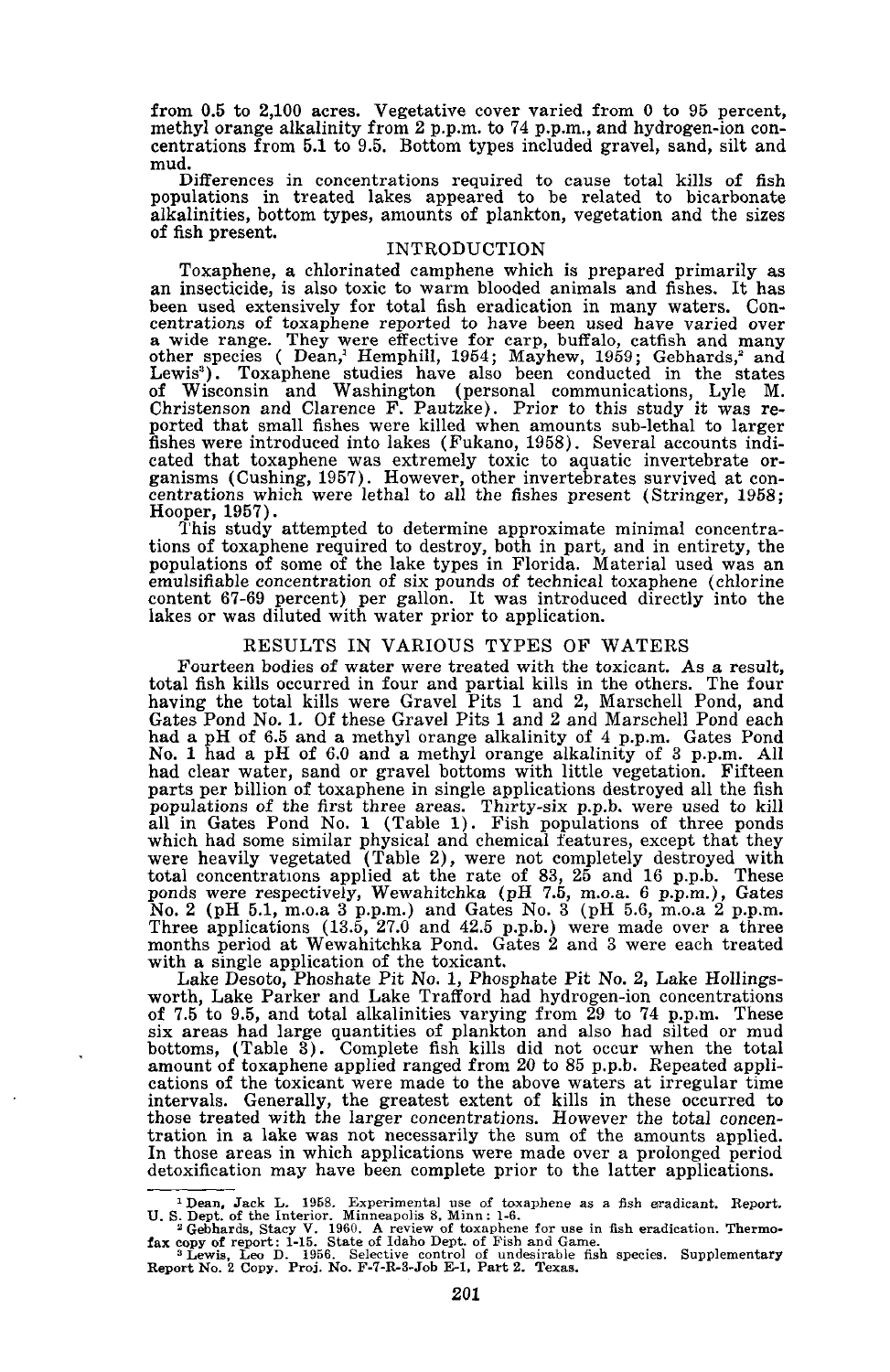## BEHAVIOR AND MORTALITY

Observation of the effects of cumulative concentrations on several species of fish were made at Lake Trafford, Hollingsworth, Desoto and Parker, and in Phosphate Pits numbers 1 and 2.

Gizzard shad were present in three of these lakes: Trafford, Hollingsworth and Parker. At Lake Trafford five applications each of <sup>8</sup> p.p.b. were made through <sup>a</sup> 25-day period. Following the first treatment, schools of gizzard shad broke water in vicinities where outboard motors were operated. After <sup>16</sup> p.p.b. had been introduced, the shad leaped wildly in water disturbed by motors, and occasionally they jumped into the boats. Some were seen to surface as far as 300-400 yards away from the boats. Killing effect of the 16 p.p.b. concentration was obscured by results of the application on the same day of 0.1 p.p.m. of five percent rotenone. Subsequent additions of toxaphene were followed by the above described shad activity, but progressively fewer individuals of larger sizegroups remained alive. At Lake Hollingsworth an initial application of 24 p.p.b. killed most of the gizzard shad and was not followed by the leaping activity observed at Lake Trafford. This activity was again observed at Lake Parker following a 15 p.p.b. application which destroyed many small shad. Some of the largest and a few of the smaller shad were not killed at Lake Hollingsworth until the concentration was increased to <sup>84</sup> p.p.b. At that concentration all were apparently destroyed. Some of the larger and a few of the intermediate-sized shad remained alive in Lake Parker following an application of 85 p.p.b.

| ABL.<br>53 |  |
|------------|--|
|------------|--|

CHEMICAL AND PHYSICAL FEATURES OF FOUR WATERS WITH COMPLETE FISH KILLS.

| Name                                   | Marschell<br>Pond | Gravel<br>Pit No. 1 | Gravel<br>Pit No. 2 | Gates<br>Pond No. 1 |
|----------------------------------------|-------------------|---------------------|---------------------|---------------------|
| Area (acres) $\ldots \ldots \ldots$    | 3.0               | 2.0                 | 0.5                 | 6.0                 |
| Average depth $(\text{feet})$ 3.4      |                   | 6.4                 | 9.0                 | 4.5                 |
|                                        |                   | 12.8                | 4.5                 | 27.0                |
|                                        | 6.5               | 6.5                 | 6.5                 | 6.0                 |
| Methyl orange alkalinity               |                   |                     |                     |                     |
| Bottom type                            | sand              | gravel              | gravel              | sand                |
|                                        |                   | clear               | clear               | clear               |
| Percent of vegetative cover $\ldots$ 0 |                   | 0                   |                     | 5                   |
| Total concentration of                 |                   |                     |                     |                     |
| toxaphene applied $(p.p.b.)$ 15        |                   | 15                  | 15                  | 36                  |

TABLE 2.

CHEMICAL AND PHYSICAL FEATURES OF THREE WATERS SIMILAR TO THOSE OF TABLE 1 WHICH DID NOT HAVE COMPLETE KILLS

| Name                                 | Wewahitchka Gates Pond Gates Pond<br>$P$ ond | $No.$ 2 | No. S                   |
|--------------------------------------|----------------------------------------------|---------|-------------------------|
|                                      | 2.1                                          | 4.8     | 9.0                     |
| Average depth (feet) $\ldots$        | $1.5 \, \text{to} \, \, 3.5$                 | 4.5     | 6.1                     |
|                                      | $3.2$ to $8.4$                               | 21.6    | 54.9                    |
|                                      | 7.5                                          | 5.1     | 5.6                     |
| Methyl orange alkalinity             | 6                                            | З       | 2                       |
| $Bottom type$                        | sand                                         |         | sand & silt sand & silt |
| Visibility                           | clear                                        | clear   | clear                   |
| Percent of vegetative cover          | 95                                           | 30      | 55                      |
| Total concentration of               |                                              |         |                         |
| toxaphene applied $(p.p.b.)$ .       | 83                                           | 25      | 16                      |
| Number of applications               | - 3                                          |         |                         |
| Concentration of $\dots \dots \dots$ | 13.5                                         | 25      | 16                      |
| each application                     | 27.0                                         |         |                         |
|                                      | 42.5                                         |         |                         |
|                                      | 0                                            | Λ       |                         |
| between applications                 | 18                                           |         |                         |
|                                      | 66                                           |         |                         |
| Total days elapsed                   | 84                                           |         |                         |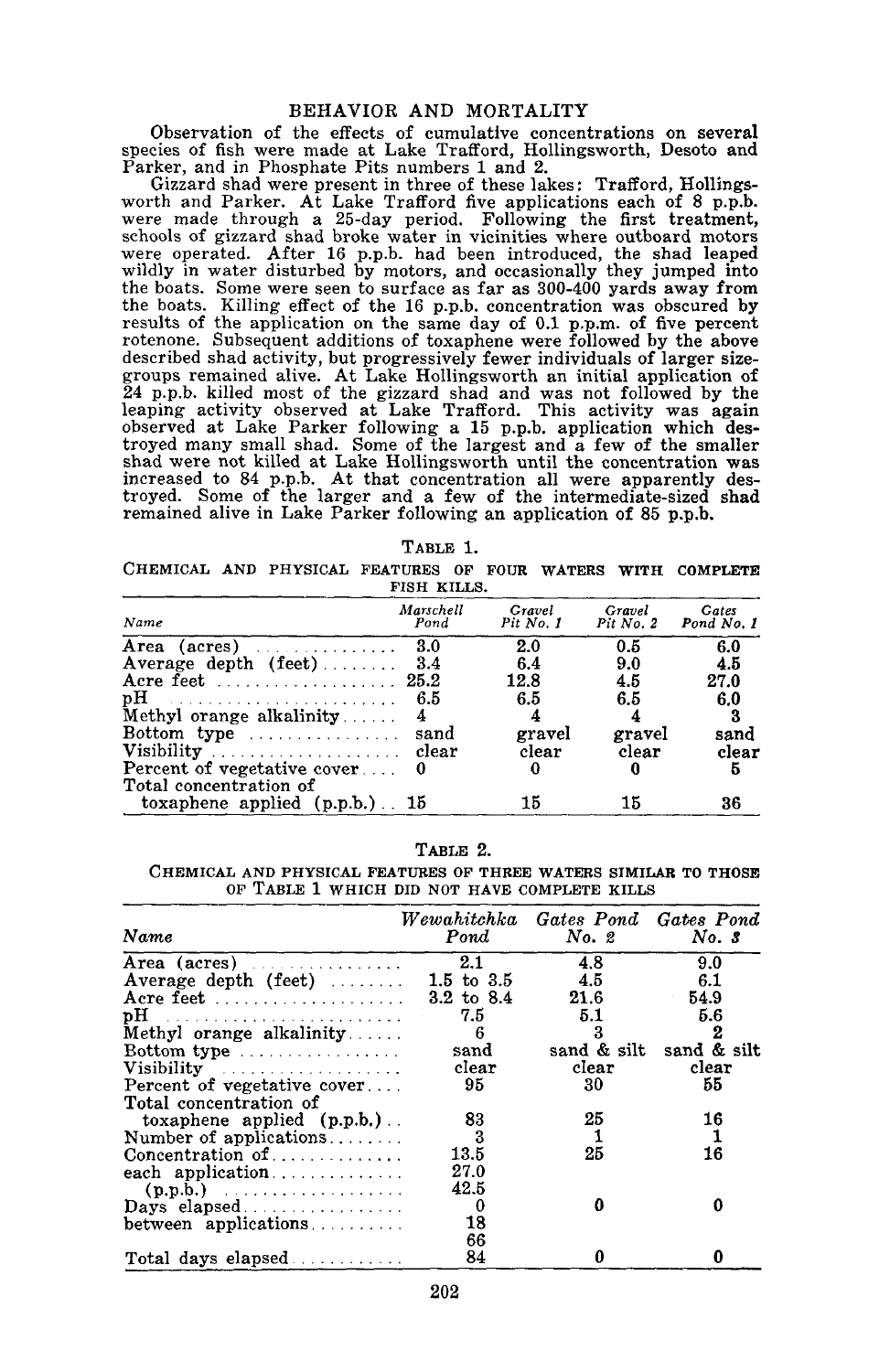|  | TABLE 3. | CHEMICAL AND PHYSICAL FEATURES OF SIX WATERS WHICH WERE UNLIKE | THOSE OF TABLES I AND 2 AND DID NOT HAVE COMPLETE FISH KILLS |
|--|----------|----------------------------------------------------------------|--------------------------------------------------------------|
|  |          |                                                                |                                                              |

|                                      |                                |                                                                                    | TABLE 3.             |                                                                                                                                |                                                                         |                       |
|--------------------------------------|--------------------------------|------------------------------------------------------------------------------------|----------------------|--------------------------------------------------------------------------------------------------------------------------------|-------------------------------------------------------------------------|-----------------------|
|                                      |                                |                                                                                    |                      | CHEMICAL AND PHYSICAL FEATURES OF SIX WATERS WHICH WERE UNLIKE<br>THOSE OF TABLES I AND 2 AND DID NOT HAVE COMPLETE FISH KILLS |                                                                         |                       |
|                                      | Phosphate<br>Pit No. 1         | Phosphate<br>Pit No. 2                                                             | Lake<br>Desoto       | Lake<br>Hollingsworth                                                                                                          | Lake<br>Trafford                                                        | Lake<br>Parker        |
| Name                                 |                                |                                                                                    |                      |                                                                                                                                |                                                                         |                       |
| (acres)<br>Area                      |                                |                                                                                    |                      | 360<br>5.9<br>2,124<br>3,124<br>42<br>42<br>42<br>3,0w<br>10w                                                                  | $\begin{array}{c} 1,400 \\ 5.7 \\ 7,980 \\ 7.5 - 8.6 \\ 53 \end{array}$ | 2,180<br>2,1          |
| Average depth (feet)                 |                                |                                                                                    |                      |                                                                                                                                |                                                                         |                       |
| Acre feet                            | စ်<br>မိုင်းမို့<br>မိုင်းမို့ |                                                                                    |                      |                                                                                                                                |                                                                         | 17, 571<br>9.5        |
|                                      |                                |                                                                                    |                      |                                                                                                                                |                                                                         |                       |
| 4.0.A.                               |                                |                                                                                    |                      |                                                                                                                                |                                                                         |                       |
| Bottom type                          | pnud<br>Jow                    | 21.6<br>17.9<br>386.6<br>386.6<br>20<br>74<br>10w<br>10w<br>10w<br>10w<br>2010dant |                      |                                                                                                                                | mud, sand & silt                                                        | sand $\&$ silt<br>low |
| Visibility                           |                                |                                                                                    |                      |                                                                                                                                |                                                                         |                       |
| Plankton                             | abundant                       |                                                                                    | abundant             | abundant                                                                                                                       | abundant                                                                | abundant              |
| Percent of vegetative                |                                |                                                                                    |                      |                                                                                                                                |                                                                         |                       |
| Total concentration<br>cover         |                                |                                                                                    | ìQ                   |                                                                                                                                |                                                                         |                       |
| of toxaphene (p.p.b.)                | 25                             | ສ                                                                                  | 1900 p.<br>1900 p.e. |                                                                                                                                |                                                                         | 850                   |
| Concentration of                     |                                | c                                                                                  |                      | ಷೆದನಿ                                                                                                                          | ာ ၁<br>အစ                                                               |                       |
| each application                     |                                |                                                                                    |                      |                                                                                                                                |                                                                         |                       |
| $\mathbf{p}.\mathbf{b}.\mathbf{b}$ . |                                |                                                                                    |                      |                                                                                                                                |                                                                         |                       |
|                                      |                                |                                                                                    | 9.0                  |                                                                                                                                | ဝ ကို<br>ထိ ထ                                                           |                       |
|                                      | 750 00                         |                                                                                    |                      |                                                                                                                                |                                                                         |                       |
|                                      |                                |                                                                                    |                      |                                                                                                                                |                                                                         |                       |
| Days elapsed                         |                                |                                                                                    |                      |                                                                                                                                |                                                                         |                       |
| between                              |                                |                                                                                    | 888<br>818           |                                                                                                                                |                                                                         |                       |
| applications                         |                                |                                                                                    |                      |                                                                                                                                |                                                                         |                       |
|                                      |                                | a 38                                                                               |                      |                                                                                                                                | ≌                                                                       |                       |
|                                      | sigga                          |                                                                                    |                      |                                                                                                                                |                                                                         |                       |
|                                      |                                |                                                                                    |                      |                                                                                                                                |                                                                         |                       |
| Total days elapsed.                  |                                | 288                                                                                | °5.                  | 24                                                                                                                             | ನಿ                                                                      |                       |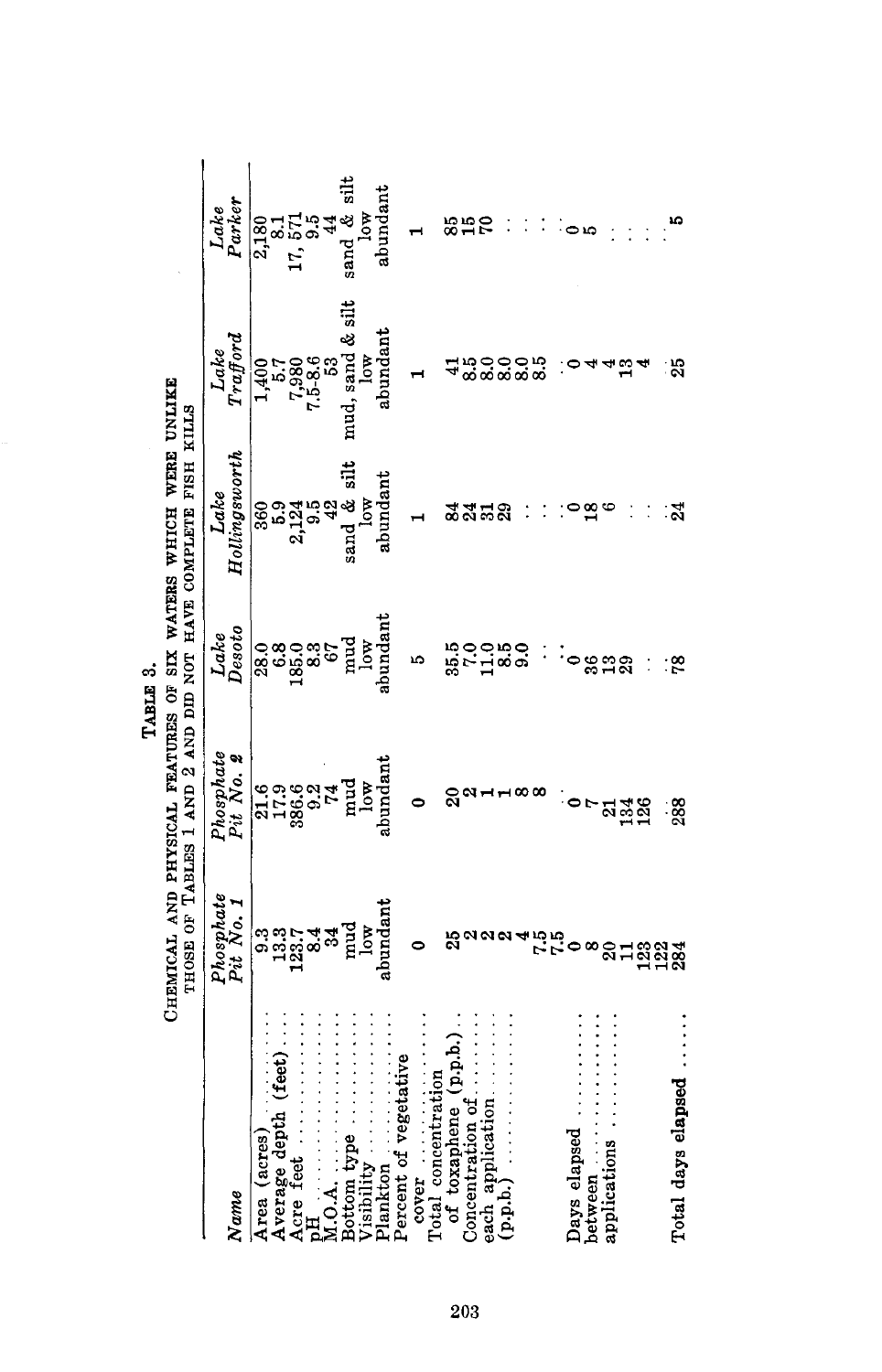Bluegill were found in each of these six waters. Concentrations as low as <sup>2</sup> to <sup>3</sup> p.p.b. in Phosphate Pit No.1 and Phosphate Pit No.2 killed a number of small individuals. However, appreciable mortality of medium sized and larger individuals of this species did not occur until the concentrations were increased to approximately 10 p.p.b. The largest proportion of the kill of intermediate-sized bluegill in Lake Hollings-<br>worth took place after application of a 24 p.p.b. concentration. All were<br>eliminated from that lake following the 84 p.p.b. treatment. Some larger bluegill remained following each of the toxicant introductions in Phos-phate Pit No.1, (25 p.p.b.), Phosphate Pit No.2 (20 p.p.b.) and in Lake DeSoto (35 p.p.b.), Trafford (41 p.p.b.) and Parker (85 p.p.b.). After the 16 p.p.b. and the 24 p.p.b. dosages bluegill were seen to jump from the water along the shore areas when disturbed by outboard motors in Lake Trafford. This activity was also noted at Phosphate Pit No. <sup>1</sup> after <sup>a</sup> total of <sup>10</sup> p.p.b. had been introduced. Redear sunfish in Lakes Trafford, Hollingsworth, Parker and DeSoto appeared to be affected by toxaphene in the same manner as the bluegill.

Black crappie was present in Phosphate Pit No.2, and in Lakes Trafford, Hollingsworth and Parker. Observations of the effects of toxa-phene on this species at Lakes Trafford and Hollingsworth also indicated that a mortality of smaller fish of this species was obtained at a lower concentration than was required for larger ones. They remained in Lake Trafford and in Phosphate Pit No. 2 following all treatments. Seine sample results showed they were eliminated from Lake Hollingsworth

after an increase to 55 p.p.b.<br>Initially largemouth black bass were present in five of the six areas. Although a kill of smaller bass occurred in each lake, medium and larger-sized fish remained at the 55 p.p.b. concentration in Lake Hollingsworth. A substantial kill of medium-sized (12 to 14 inches) individuals in Hollingsworth followed the cumulative application of 84 p.p.b. However spot poison samples and seinings showed large bass were present following the <sup>84</sup> and <sup>85</sup> p.p.b. applications at Lakes Hollingsworth and Parker as well as in the other three areas which had lesser concentrations ad· ministered.

Smaller sizes of the southern brown bullhead were highly susceptible to toxaphene. Great numbers of these were killed in Lakes Desoto and Parker at concentrations of 7 to 16 p.p.b. Numerous larger fish remained in Lake Parker following the 85 p.p.b. application. A few of these large bullheads were killed at Lake Trafford. However, some remained alive following the final application. Observations at Hollingsworth showed young to be present, apparently as a result of reproduction, which must have taken place after treatments.

Shortnose gar was not killed by the applications in four areas in which it was found. Bowfin was seemingly not affected in Lake Trafford, the only place of the six in which it was observed. Observations of effects on golden shiner were not extensive but the species appeared to have been effected much as blugill. *Gambusia* was killed in large num-<br>bers at low concentrations. However, they were not eliminated since they were observed to be present following treatment in all areas. *<sup>N</sup> otropis maculatus* and *Fundulus seminolis* were not taken during samples subsequent to the applications at Lake Hollingsworth and Lake Parker. One dead gold fish was found after the 84 p.p.b. cumulative Hollingsworth applications. Chub sucker and round flyer were killed in small numbers at Lake Desoto during the applications but remained in that lake. Threadfish shad was observed to be present in small numbers at Hollingsworth prior to the 24 p.p.b. concentration. After that they were no longer seen. However, this species persisted in Lake Parker following the 85 p.p.b. treatment.

Due to several reasons, concentrations expressed as parts per billion should be considered as only approximations. Those reasons are that un- known degrees of detoxification occurred because of the elapsed time periods between applications and differing climatic conditions. Also inlets and outlets at Lake Hollingsworth, Parker and Trafford probably influenced the results in those lakes. Small errors in water volume determinations caused by area, depth calculations and slight changes in water levels during the period of applications also contributed to the inaccuracy in p.p.b. expressions.